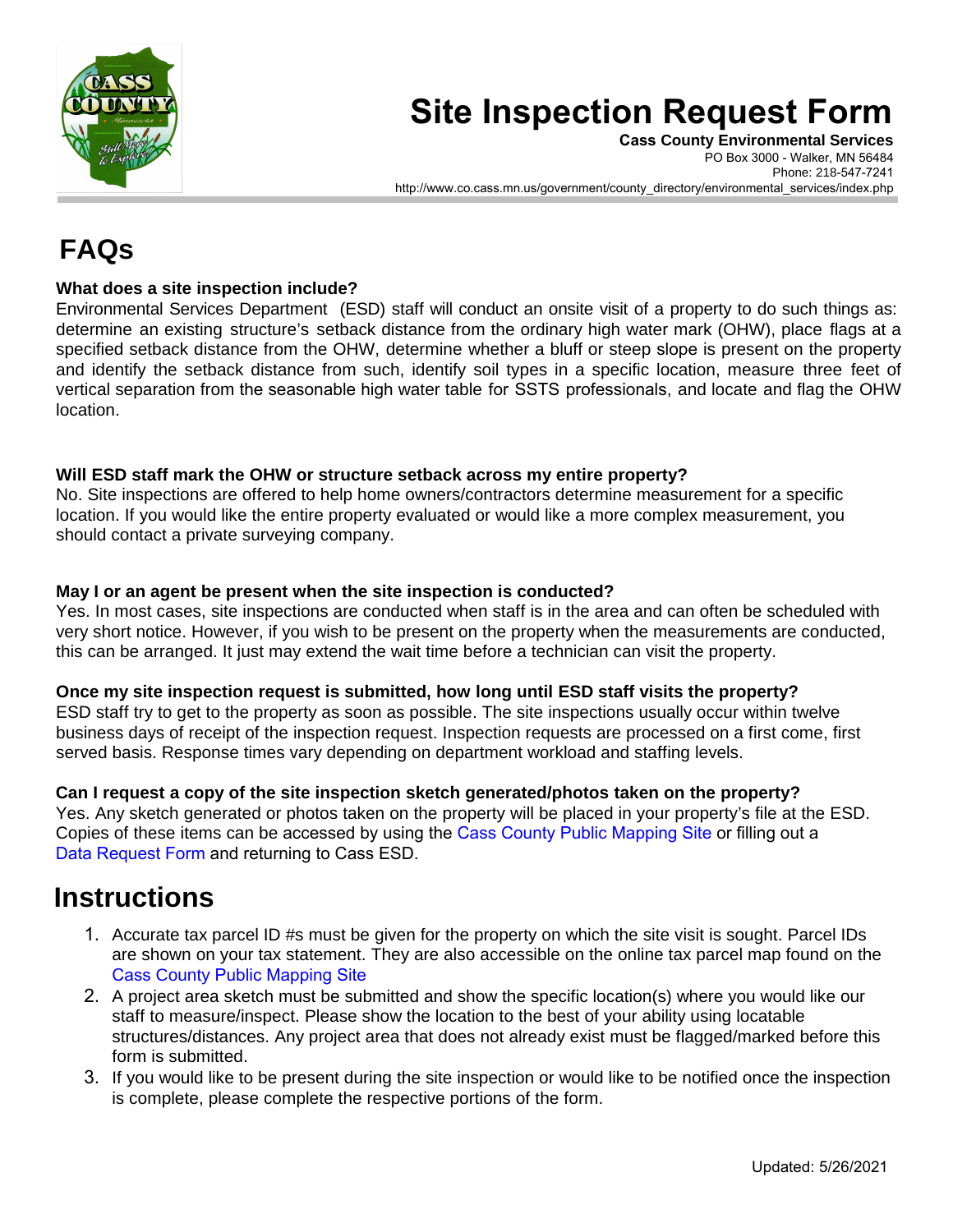

## **Site Inspection Request Form**

**Cass County Environmental Services**

PO Box 3000 - Walker, MN 56484

Phone: 218-547-7241

http://www.co.cass.mn.us/government/county\_directory/environmental\_services/index.php

| This form must be legibly completed in INK.                                                                                                                                                                                                                                                                                                                                                                                                                                                                                                                                                                                                                                                                                                                                                                                                                                                           | <b>FEE: \$100 (fees must be submitted with request form)</b>                                                  |
|-------------------------------------------------------------------------------------------------------------------------------------------------------------------------------------------------------------------------------------------------------------------------------------------------------------------------------------------------------------------------------------------------------------------------------------------------------------------------------------------------------------------------------------------------------------------------------------------------------------------------------------------------------------------------------------------------------------------------------------------------------------------------------------------------------------------------------------------------------------------------------------------------------|---------------------------------------------------------------------------------------------------------------|
|                                                                                                                                                                                                                                                                                                                                                                                                                                                                                                                                                                                                                                                                                                                                                                                                                                                                                                       |                                                                                                               |
|                                                                                                                                                                                                                                                                                                                                                                                                                                                                                                                                                                                                                                                                                                                                                                                                                                                                                                       |                                                                                                               |
|                                                                                                                                                                                                                                                                                                                                                                                                                                                                                                                                                                                                                                                                                                                                                                                                                                                                                                       |                                                                                                               |
|                                                                                                                                                                                                                                                                                                                                                                                                                                                                                                                                                                                                                                                                                                                                                                                                                                                                                                       |                                                                                                               |
|                                                                                                                                                                                                                                                                                                                                                                                                                                                                                                                                                                                                                                                                                                                                                                                                                                                                                                       |                                                                                                               |
|                                                                                                                                                                                                                                                                                                                                                                                                                                                                                                                                                                                                                                                                                                                                                                                                                                                                                                       |                                                                                                               |
|                                                                                                                                                                                                                                                                                                                                                                                                                                                                                                                                                                                                                                                                                                                                                                                                                                                                                                       |                                                                                                               |
| Sect: _____ Twp: _______ Rng: _____ Lake/river name: ___________________________                                                                                                                                                                                                                                                                                                                                                                                                                                                                                                                                                                                                                                                                                                                                                                                                                      |                                                                                                               |
| Description of request: (what you would like measured/inspected and any special instructions)                                                                                                                                                                                                                                                                                                                                                                                                                                                                                                                                                                                                                                                                                                                                                                                                         |                                                                                                               |
|                                                                                                                                                                                                                                                                                                                                                                                                                                                                                                                                                                                                                                                                                                                                                                                                                                                                                                       |                                                                                                               |
|                                                                                                                                                                                                                                                                                                                                                                                                                                                                                                                                                                                                                                                                                                                                                                                                                                                                                                       |                                                                                                               |
|                                                                                                                                                                                                                                                                                                                                                                                                                                                                                                                                                                                                                                                                                                                                                                                                                                                                                                       |                                                                                                               |
|                                                                                                                                                                                                                                                                                                                                                                                                                                                                                                                                                                                                                                                                                                                                                                                                                                                                                                       |                                                                                                               |
|                                                                                                                                                                                                                                                                                                                                                                                                                                                                                                                                                                                                                                                                                                                                                                                                                                                                                                       |                                                                                                               |
|                                                                                                                                                                                                                                                                                                                                                                                                                                                                                                                                                                                                                                                                                                                                                                                                                                                                                                       |                                                                                                               |
| Type of Request: □ existing structure setback measurement □ bluff/steep slope determination                                                                                                                                                                                                                                                                                                                                                                                                                                                                                                                                                                                                                                                                                                                                                                                                           |                                                                                                               |
|                                                                                                                                                                                                                                                                                                                                                                                                                                                                                                                                                                                                                                                                                                                                                                                                                                                                                                       | $\Box$ flag/mark a specific setback $\Box$ OHW location $\Box$ soil verification $\Box$ other (specify above) |
| <b>Project Purpose:</b> $\Box$ addition to existing structure $\Box$ shoreland alteration $\Box$ new construction $\Box$ vegetation removal                                                                                                                                                                                                                                                                                                                                                                                                                                                                                                                                                                                                                                                                                                                                                           |                                                                                                               |
| $\Box$ complicated septic system $\Box$ permit compliance $\Box$ other (specify above)                                                                                                                                                                                                                                                                                                                                                                                                                                                                                                                                                                                                                                                                                                                                                                                                                |                                                                                                               |
| Proposed Project Start Date: ______________                                                                                                                                                                                                                                                                                                                                                                                                                                                                                                                                                                                                                                                                                                                                                                                                                                                           |                                                                                                               |
| $\Box$ Yes $\Box$ No I want to be present during the site inspection.                                                                                                                                                                                                                                                                                                                                                                                                                                                                                                                                                                                                                                                                                                                                                                                                                                 |                                                                                                               |
| If "yes", please state the best way to reach you (e.g. phone, email): __________                                                                                                                                                                                                                                                                                                                                                                                                                                                                                                                                                                                                                                                                                                                                                                                                                      |                                                                                                               |
| $\Box$ Yes $\Box$ No I want to be notified once the site inspection is completed.                                                                                                                                                                                                                                                                                                                                                                                                                                                                                                                                                                                                                                                                                                                                                                                                                     |                                                                                                               |
| If "yes", please state the best way to notify you (e.g. phone, email, postal mail): ________________                                                                                                                                                                                                                                                                                                                                                                                                                                                                                                                                                                                                                                                                                                                                                                                                  |                                                                                                               |
| <b>Property Owner Statement</b><br>I have read and fully understand the above instructions. I am the fee title owner of the above described property or have been authorized by ownership and/or law to apply for the<br>request in question. The applicant hereby certifies that the information contained in this application is a true, accurate and complete representation of facts and conditions<br>concerning the proposed application. Applicant agrees that request form, sketch or survey, and other attachments submitted herewith are true and accurate. Applicant agrees that,<br>in making request for a site inspection, applicant grants permission to Cass County, at reasonable times to enter landowner's premises to determine compliance of the property for<br>which the site inspection request is made with any applicable county, state, or federal ordinances or statutes. |                                                                                                               |
|                                                                                                                                                                                                                                                                                                                                                                                                                                                                                                                                                                                                                                                                                                                                                                                                                                                                                                       |                                                                                                               |
| Office Use Only: example and the USE Only:                                                                                                                                                                                                                                                                                                                                                                                                                                                                                                                                                                                                                                                                                                                                                                                                                                                            |                                                                                                               |
|                                                                                                                                                                                                                                                                                                                                                                                                                                                                                                                                                                                                                                                                                                                                                                                                                                                                                                       |                                                                                                               |
|                                                                                                                                                                                                                                                                                                                                                                                                                                                                                                                                                                                                                                                                                                                                                                                                                                                                                                       |                                                                                                               |

#### **EMAIL COMPLETED FORM TO CASS.ESD@CO.CASS.MN.US**

Updated: 5/26/2021

*Personal (default) email account is required for form submission. If you experience technical difficulties please print and mail/drop-off form.*